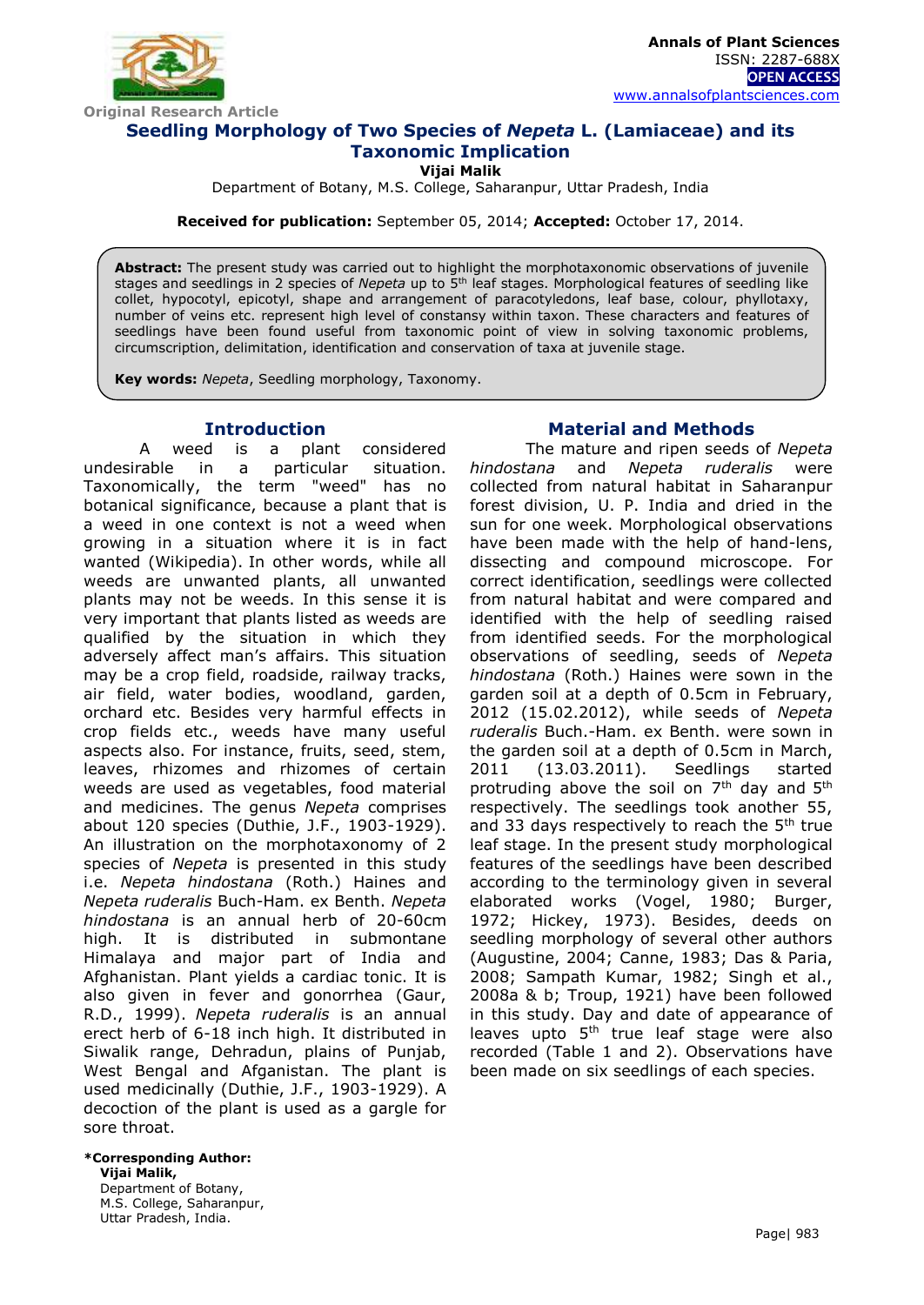|                                       |  |  | <b>Table 1:</b> Day and date of appearance of |  |
|---------------------------------------|--|--|-----------------------------------------------|--|
| different leaves in Nepeta hindostana |  |  |                                               |  |

| <b>S. No.</b> | Appearance of<br>different leaves | Day                    | Date       |
|---------------|-----------------------------------|------------------------|------------|
| 1.            | Seed leaf                         | 7 <sup>th</sup><br>dav | 15.02.2012 |
| 2.            | $1st$ true leaf                   | $15th$ day             | 23.03.2012 |
| 3.            | $2nd$ true leaf                   | $25th$ day             | 05.03.2012 |
| 4.            | 3rd true leaf                     | $36th$ day             | 16.03.2012 |
| 5.            | 4 <sup>th</sup> true leaf         | 45 <sup>th</sup> day   | 25.03.2012 |
| 6.            | 5 <sup>th</sup> true leaf         | 55 <sup>th</sup> day   | 04.04.2012 |

**Table 2:** Day and date of appearance of different leaves in *Nepeta ruderalis* 

| S. No. | <b>Appearance of</b><br>different leaves | Day                    | Date       |
|--------|------------------------------------------|------------------------|------------|
| 1.     | Seed leaf                                | 5 <sup>th</sup><br>dav | 13.03.2011 |
| 2.     | $1st$ true leaf                          | $11th$ day             | 19.03.2011 |
| 3.     | 2 <sup>nd</sup> true leaf                | $16th$ day             | 24.03.2011 |
| 4.     | 3rd true leaf                            | $22nd$ dav             | 30.03.2011 |
| 5.     | 4 <sup>th</sup> true leaf                | $27th$ day             | 04.04.2011 |
| 6.     | 5 <sup>th</sup> true leaf                | 33rd day               | 15.04.2011 |

#### **Observations: Key to Species**

**1a**. Paracotyledons persistent up to third true leaf stage, petiole hairy, angular…**1.** *N. hindostana*

1b. Paracotyledons persistent up to second true leaf stage, petiole smooth, teret...**2.** *N. ruderalis*

**1***. Nepeta hindostana* (Roth.) Haines, Bot. Fl. Bihar and Orissa. 744. 1922. Mukerjee in Rec. Bot. Sun. Ind. 14, 1: 133. 1940 p.p.; Wealth of India, Raw material 7: 13. 1966; Stewart, Ann. Cat. Vasc. Pl. W. Pak. and Kashm. 622. 1972. p.p.; Sharma and Kachroo, Fl. Jammu 262. 1981. **Vernacular name:** Billilotan, Catmint **Life-form:** Herb

# **Type of fruit:** Nutlet

**Seedlings:** Epigeal, macranga type, seed coat persistent up to third pair of leaf; Primary root non-fibrous, branched, whiteopaque, smooth, semi- circular; Secondaries many, fine, non-fibrous; Root length 2.6cm at paracotyledon stage, 2.8cm at first true leaf stage, 3.2cm at second true leaf stage, 3.9cm at third true leaf stage, 4.1cm at fourth true leaf stage, 5.0cm at fifth true leaf stage; *Collet distinct, white-opaque, teret, smooth, without ring*; Hypocotyl white- green, straight, hairy, teret; Hypocotyl length 1.1cm at paracotyledon stage, 1.2cm at first true leaf stage, 1.3cm at second true leaf stage, 1.5cm at third true leaf stage, 1.6cm at fourth true leaf stage, 1.7cm at fifth true leaf stage.

Paracotyledons 2, phanerocotylar, isocotylar, opposite, exstipulate, leafy, petiolate, persistent up to third true leaf stage.

Petiole green, hairy, angular, short, 0.4cm long; Blade cordate,  $0.4 \times 0.4$ cm, broad base, apex acute, entire, adaxial surface dark green but abaxial surface light green, smooth surface, reticulate venation.

Epicotyl green, hairy, solid, short, angular; Epicotyl length 0.4cm at first true leaf stage, 0.5cm at second true leaf stage, 0.6cm at third true leaf stage, 0.7cm at fourth true leaf stage, 0.9cm at fifth true leaf stage; Length of internodes 0.9cm in all true leaf stages.

First true leaves simple, exstipulate, petiolate, opposite; Petiole green, hairy, semi-circular, short, 0.4cm long; Blade, lanceolate, 4.5×0.9 cm, margin serrate, apex acute, adaxial surface dark green but abaxial surface light green, hairy. Multicostate reticulate venation. Other features of subsequent true leaves are same as first true leaf (Plate 1).



- E. Fourth true leaf stage
- F. Fifth true leaf stage

### **Plate 1:**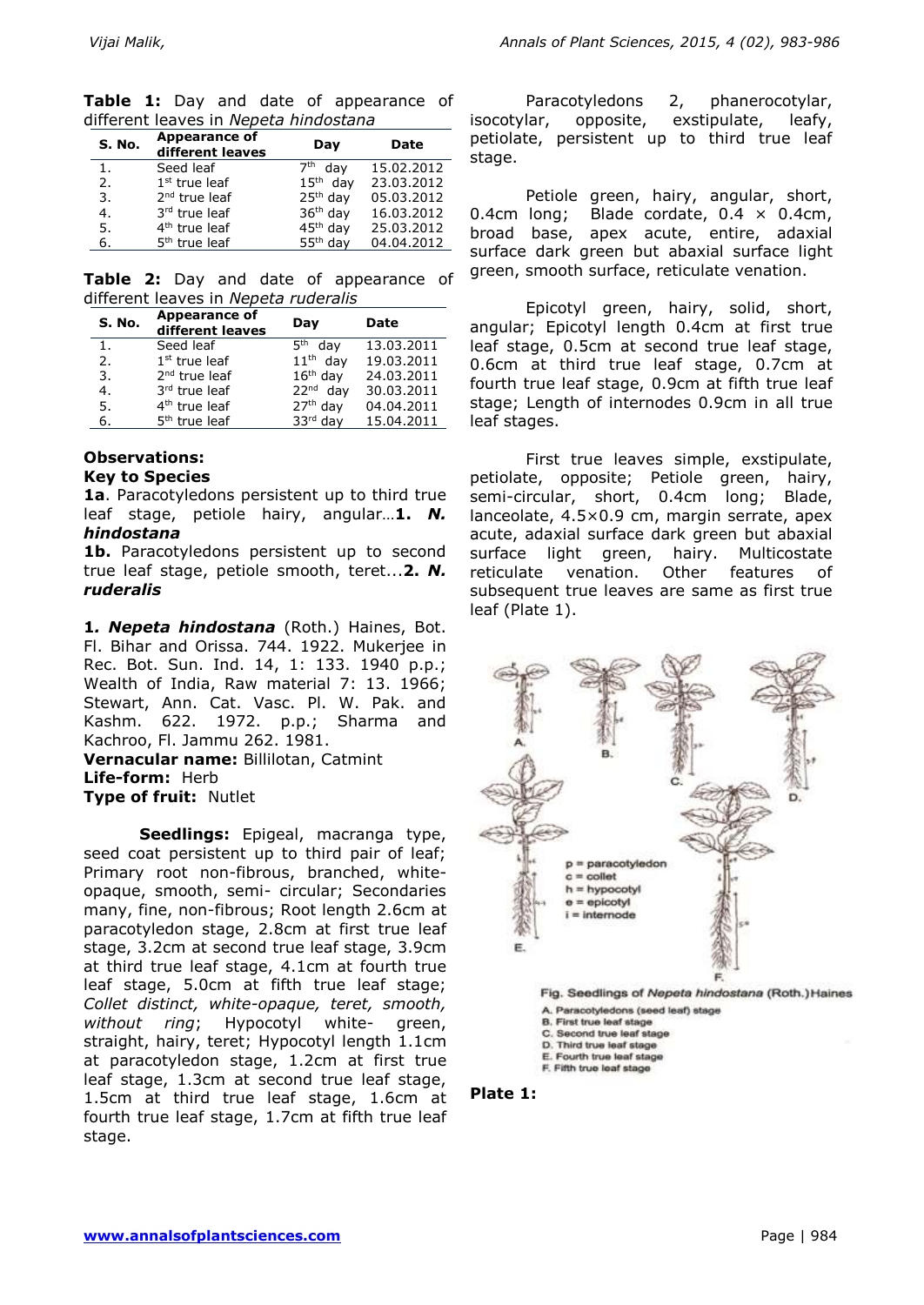**Total Observation period:** 55 days (Table 1).

**Flowering period:** June- November.

**2.** *Nepeta ruderalis* Buch.- Ham. ex Benth. in Wall., Pl. As. rar. 1: 64. 1830. Benth. in DC., Prodr. 12: 380. 1848; Hook. f., Fl. Brit. Ind. 4: 661. 1885; Kashyap and Joshi, Lahore District Flora 1936.

**Vernacular name:** Badranj Boya **Life-form:** Herb **Type of fruit:** Nutlet

**Seedlings:** Epigeal, macranga type, seed coat persistent upto second true leaf (paracotyledon) stage; Primary root nonfibrous, branched, white-opaque, smooth, teret; Secondaries many, fine, non-fibrous; Root length 2.8cm at paracotyledon stage, 3.3cm at first true leaf stage, 3.7cm at second true leaf stage, 4.0cm at third true leaf stage, 4.4cm at fourth true leaf stage, 4.9cm at fifth true leaf stage; *Collet distinct, white-opaque, teret, smooth, without ring;* Hypocotyl upper half green, lower half white, slightly curved, smooth, teret; Hypocotyl length 1.2cm at paracotyledon stage, 1.3cm at first true leaf stage, 1.5cm at second true leaf stage, 1.6cm at third and fourth true leaf stage, 1.8cm at fifth true leaf stage.

Paracotyledons 2, phanerocotylar, isocotylar, opposite, exstipulate, leafy, petiolate, persistent upto second true leaf stage.

Petiole green, smooth, teret, 0.4cm long; Blade cordate,  $0.6 \times 0.4$  cm, broad base, apex acute, entire, adaxial surface dark green but abaxial surface light green, smooth, reticulate venation.

Epicotyl green, smooth, solid, short, teret; Epicotyl length 0.4cm at first true leaf stage, 0.5cm at second true leaf stage, 0.6cm at third true leaf stage, 0.7cm at fourth true leaf stage, 1.0cm at fifth true leaf stage; Length of internodes 1.0cm in all true leaf stages.

First true leaves simple, exstipulate, petiolate, opposite; Petiole green, smooth, semi-circular, short, 0.4cm long; Blade, lanceolate, 1.5×0.7 cm, margin serrate, apex acute, adaxial surface dark green but abaxial surface light green, hairy; Multicostate reticulate venation. Other features of

subsequent true leaves are same as first true leaf **(Plate 2).**



Fig.: Seedlings of Nepeta ruderalis Buch. - Ham. ex Benth.

A. Paracotyledons (seed leaf) stage

**B. First true leaf stage** C. Second true leaf stage

D. Third true leaf stage

E. Fourth true leaf stage

F. Fifth true leaf stage

### **Plate 2:**

**Total Observation period:** 33 days **(Table 2).**

### **Conclusion**

Characteristic information provided by the seedling is as important and reliable as that of floral ones. These information and illustrations should be taken into consideration in the delimitation of species and genera. So to make any group more natural and monophyletic, juvenile data may be helpful. Morphological features of seedling like paracotyledons and petiole are very important to delimit species in genus *Nepeta*. Thus this study is important in solving taxonomic problems on one hand and in identification, eradication and conservation of taxa at juvenile stage on the other hand.

### **References**

- 1. [http://en.wikipedia.org/wiki/Weed.](http://en.wikipedia.org/wiki/Weed)
- 2. Duthie JF, Flora of the Upper Gangetic Plain and of the Adjacent Siwalik and Sub- Himalayan Tracts, Vol II & III Calcutta, 1903-1929, 254-255.
- 3. Gaur RD, Flora of the district Garhwal North West Himalaya (with ethnobotanical notes), 1999, TransMedia Shrinagar (Garhwal)-246174.
- 4. Vogel de EF, Seedlings of Dicotyledons, 1980, PUDOC, Wageningen*.* p 456.